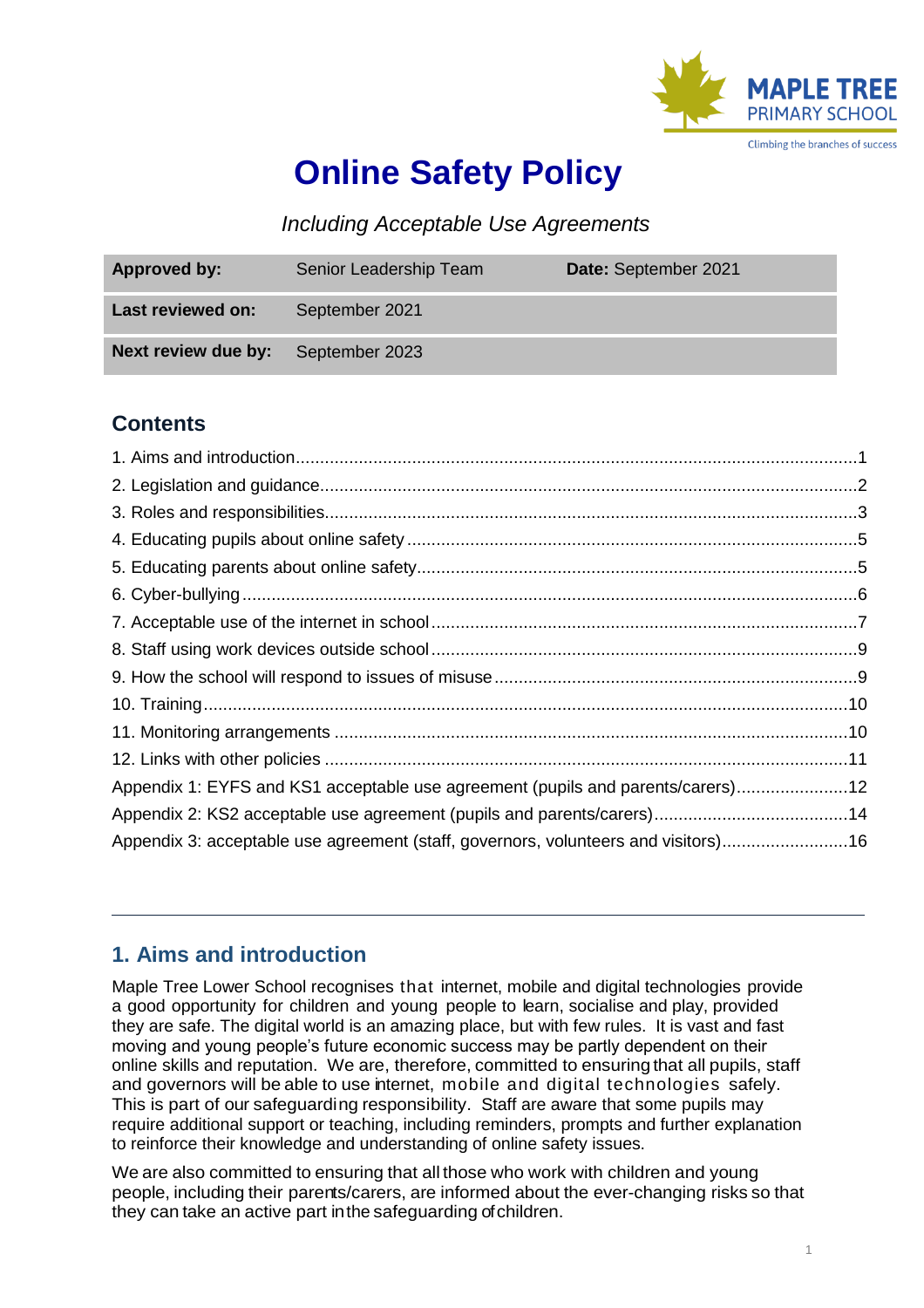#### **Our school aims to:**

- Have robust processes in place to ensure the online safety of pupils, staff, volunteers and governors
- Deliver an effective approach to online safety, which empowers us to protect and educate the whole school community in its use of technology
- Establish clear mechanisms to identify, intervene and escalate an incident, where appropriate

Our approach to online safety is based on addressing the following four categories of risk:

- **Content** being exposed to illegal, inappropriate or harmful content, such as pornography, fake news, racism, misogyny, self-harm, suicide, anti-Semitism, radicalisation and extremism
- **Contact** being subjected to harmful online interaction with other users, such as peerto-peer pressure, commercial advertising and adults posing as children or young adults with the intention to groom or exploit them for sexual, criminal, financial or other purposes
- **Conduct** personal online behaviour that increases the likelihood of, or causes, harm, such as making, sending and receiving explicit images (e.g. consensual and nonconsensual sharing of nudes and semi-nudes and/or pornography), sharing other explicit images and online bullying; and
- **Commerce** risks such as online gambling, inappropriate advertising, phishing and/or financial scam

## <span id="page-1-0"></span>**2. Legislation and guidance**

This policy is based on the Department for Education's (DfE) statutory safeguarding guidance, [Keeping Children Safe in Education,](https://www.gov.uk/government/publications/keeping-children-safe-in-education--2) and its advice for schools on:

[Teaching online safety in schools](https://www.gov.uk/government/publications/teaching-online-safety-in-schools)

[Preventing and tackling bullying](https://www.gov.uk/government/publications/preventing-and-tackling-bullying) and [cyber-bullying: advice for headteachers and school staff](https://www.gov.uk/government/publications/preventing-and-tackling-bullying)

[Relationships and sex education](https://www.gov.uk/government/publications/relationships-education-relationships-and-sex-education-rse-and-health-education)

[Searching, screening and confiscation](https://www.gov.uk/government/publications/searching-screening-and-confiscation)

It also refers to the DfE's guidance on [protecting children from radicalisation.](https://www.gov.uk/government/publications/protecting-children-from-radicalisation-the-prevent-duty)

It reflects existing legislation, including but not limited to the **Education Act 1996** (as amended), the [Education and Inspections Act 2006](https://www.legislation.gov.uk/ukpga/2006/40/contents) and the [Equality Act 2010.](https://www.legislation.gov.uk/ukpga/2010/15/contents) In addition, it reflects the **Education Act 2011**, which has given teachers stronger powers to tackle cyberbullying by, if necessary, searching for and deleting inappropriate images or files on pupils' electronic devices where they believe there is a 'good reason' to do so.

The policy also takes into account the National Curriculum computing programmes of study.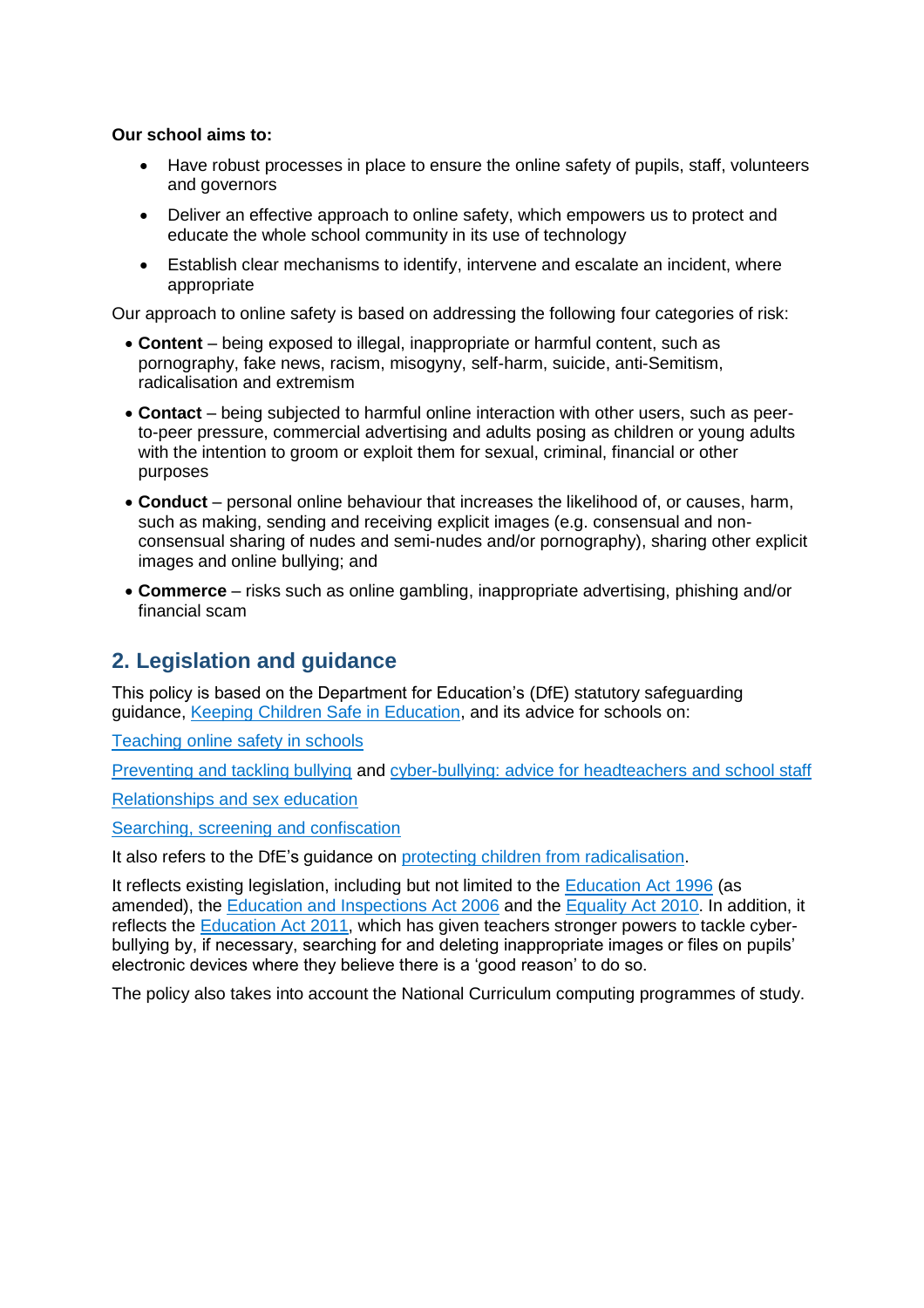## <span id="page-2-0"></span>**3. Roles and responsibilities**

## **3.1 The governing board**

The governing board has overall responsibility for monitoring this policy and holding the headteacher to account for its implementation.

The governing board will co-ordinate regular meetings with appropriate staff to discuss online safety, and monitor online safety logs as provided by the designated safeguarding lead (DSL).

All governors will:

- Ensure that they have read and understand this policy
- Agree and adhere to the terms on acceptable use of the school's ICT systems and the internet (appendix 3)
- Ensure that, where necessary, teaching about safeguarding, including online safety, is adapted for vulnerable children, victims of abuse and some pupils with SEND because of the importance of recognising that a 'one size fits all' approach may not be appropriate for all children in all situations, and a more personalised or contextualised approach may often be more suitable.

### **3.2 The headteacher**

The headteacher is responsible for ensuring that staff understand this policy, and that it is being implemented consistently throughout the school.

### **3.3 The designated safeguarding lead (DSL)**

Details of the school's DSL and deputies are set out in our child protection and safeguarding policy as well as relevant job descriptions.

The DSL takes lead responsibility for online safety in school, in particular:

- Supporting the headteacher in ensuring that staff understand this policy and that it is being implemented consistently throughout the school
- Working with the headteacher, ICT support service and other staff, as necessary, to address any online safety issues or incidents
- Managing all online safety issues and incidents in line with the school child protection policy
- Ensuring that any online safety incidents are logged on myconcern and dealt with appropriately in line with this policy
- Ensuring that any incidents of cyber-bullying are logged and dealt with appropriately in line with the school behaviour policy
- Updating and delivering staff training on online safety
- Liaising with other agencies and/or external services if necessary
- Providing regular reports on online safety in school to the headteacher and/or governing board

This list is not intended to be exhaustive.

### **3.4 The ICT support service**

The ICT support service is responsible for: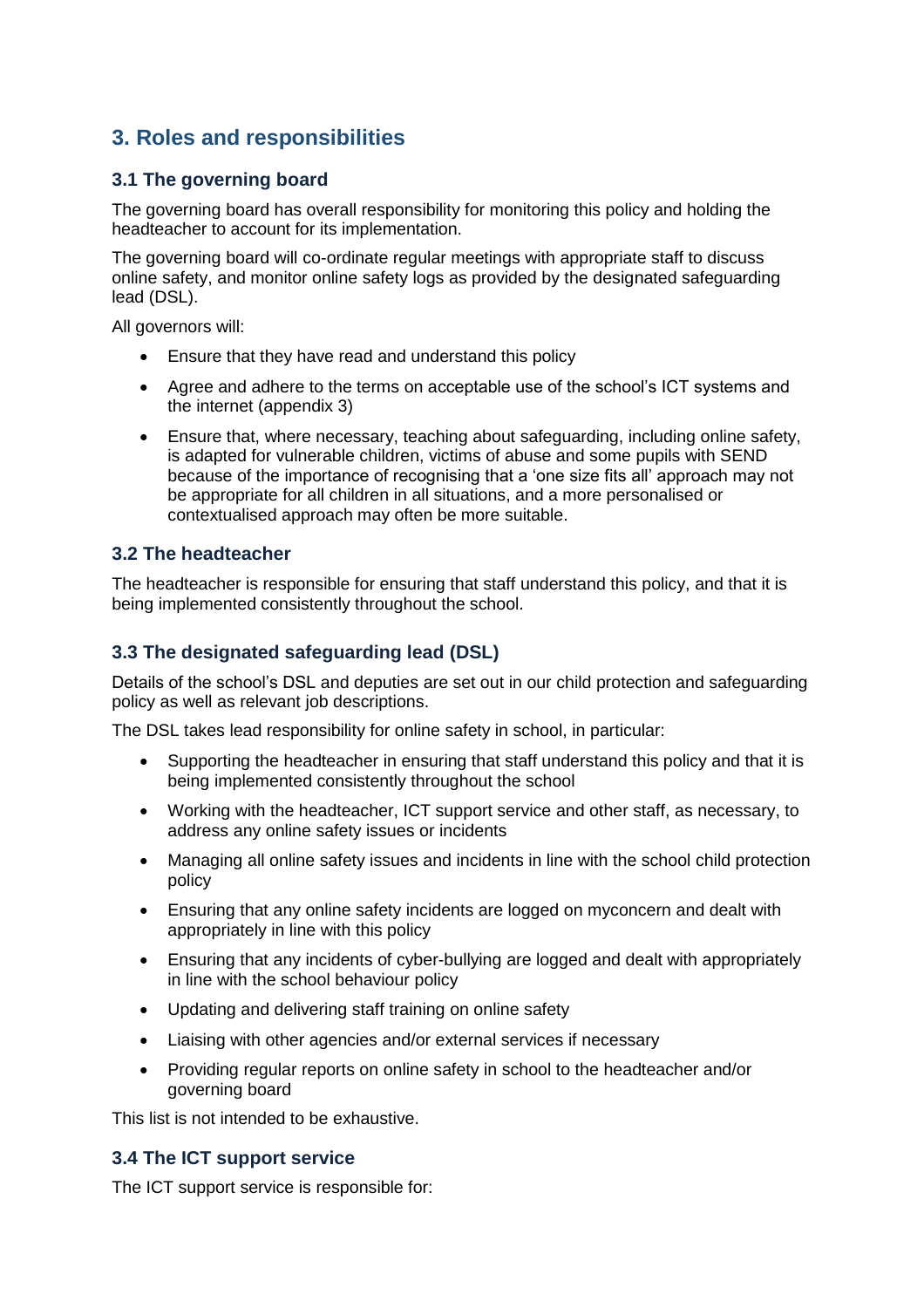- Putting in place appropriate filtering and monitoring systems, which are updated on a regular basis and keep pupils safe from potentially harmful and inappropriate content and contact online while at school, including terrorist and extremist material
- Ensuring that the school's ICT systems are secure and protected against viruses and malware, and that such safety mechanisms are updated regularly
- Conducting a full security check and monitoring the school's ICT systems on a monthly basis
- Blocking access to potentially dangerous sites and, where possible, preventing the downloading of potentially dangerous files
- Ensuring that any online safety incidents are logged with the DSL and dealt with appropriately in line with this policy
- Ensuring that any incidents of cyber-bullying are passed on to a DSL, to be dealt with appropriately in line with the school behaviour policy

This list is not intended to be exhaustive.

### **3.5 All staff and volunteers**

All staff, including contractors and agency staff, and volunteers are responsible for:

- Maintaining an understanding of this policy
- Implementing this policy consistently
- Agreeing and adhering to the terms on acceptable use of the school's ICT systems and the internet (appendix 3), and ensuring that pupils follow the school's terms on acceptable use (appendices 1 and 2)
- Working with the DSL to ensure that any online safety incidents are logged on myconcern and dealt with appropriately in line with this policy
- Ensuring that any incidents of cyber-bullying are passed on to a DSL, to be dealt with appropriately in line with the school behaviour policy
- Responding appropriately to all reports and concerns about sexual violence and/or harassment, both online and offline and maintaining an attitude of 'it could happen here'

This list is not intended to be exhaustive.

### **3.6 Parents**

Parents are expected to:

- Safeguard their child appropriately outside of school by monitoring and supporting their use of online devices
- Notify a member of staff or the headteacher of any concerns or queries regarding this policy
- Ensure their child has read, understood and agreed to the terms on acceptable use of the school's ICT systems and internet (appendices 1 and 2)
- Alert the school to any online safety concerns involving their child immediately
- Follow the acceptable use policy themselves, especially in regard to photographs
- Approach the school directly to express any concerns rather than posting online

Parents can seek further guidance on keeping children safe online from the following organisations on our school website.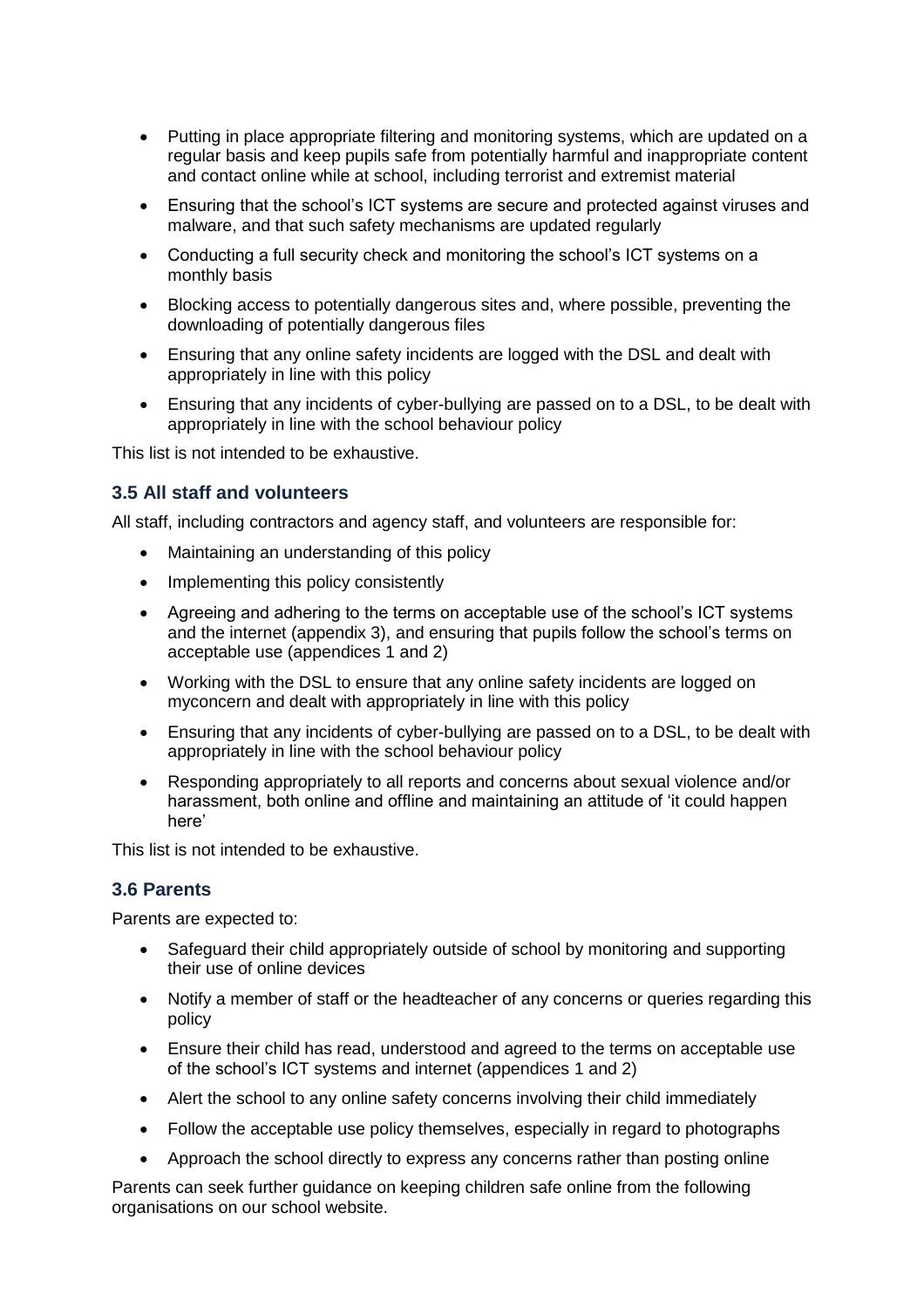## **3.7 Visitors and members of the community**

Visitors and members of the community who use the school's ICT systems or internet will be made aware of this policy, when relevant, and expected to read and follow it. If appropriate, they will be expected to agree to the terms on acceptable use (appendix 3).

## <span id="page-4-0"></span>**4. Educating pupils about online safety**

Pupils will be taught about online safety as part of the curriculum.

In **Key Stage 1**, pupils will be taught to:

- Use technology safely and respectfully, keeping personal information private
- Identify where to go for help and support when they have concerns about content or contact on the internet or other online technologies

Pupils in **Key Stage 2** will be taught to:

- Use technology safely, respectfully and responsibly
- Recognise acceptable and unacceptable behaviour
- Identify a range of ways to report concerns about content and contact

By the **end of primary school**, pupils will know:

- That people sometimes behave differently online, including by pretending to be someone they are not
- That the same principles apply to online relationships as to face-to-face relationships, including the importance of respect for others online including when we are anonymous
- The rules and principles for keeping safe online, how to recognise risks, harmful content and contact, and how to report them
- How to critically consider their online friendships and sources of information including awareness of the risks associated with people they have never met
- How information and data is shared and used online
- How to respond safely and appropriately to adults they may encounter (in all contexts, including online) whom they do not know
- The safe use of social media and the internet will also be covered in other subjects where relevant.
- That they are responsible for how they behave and the actions that they take online, regardless of others.

Where necessary, teaching about safeguarding, including online safety, will be adapted for vulnerable children, victims of abuse and some pupils with SEND.

## <span id="page-4-1"></span>**5. Educating parents about online safety**

The school will raise parents' awareness of internet safety through newsletters, letters or other communications home, and in information via our website. There will also be opportunity for internet safety evenings and time for discussion during parents' evenings. This policy will also be shared with parents.

If parents have any queries or concerns in relation to online safety, these should be raised in the first instance with the deputy head. Concerns or queries about this policy can be raised with any member of staff or the headteacher.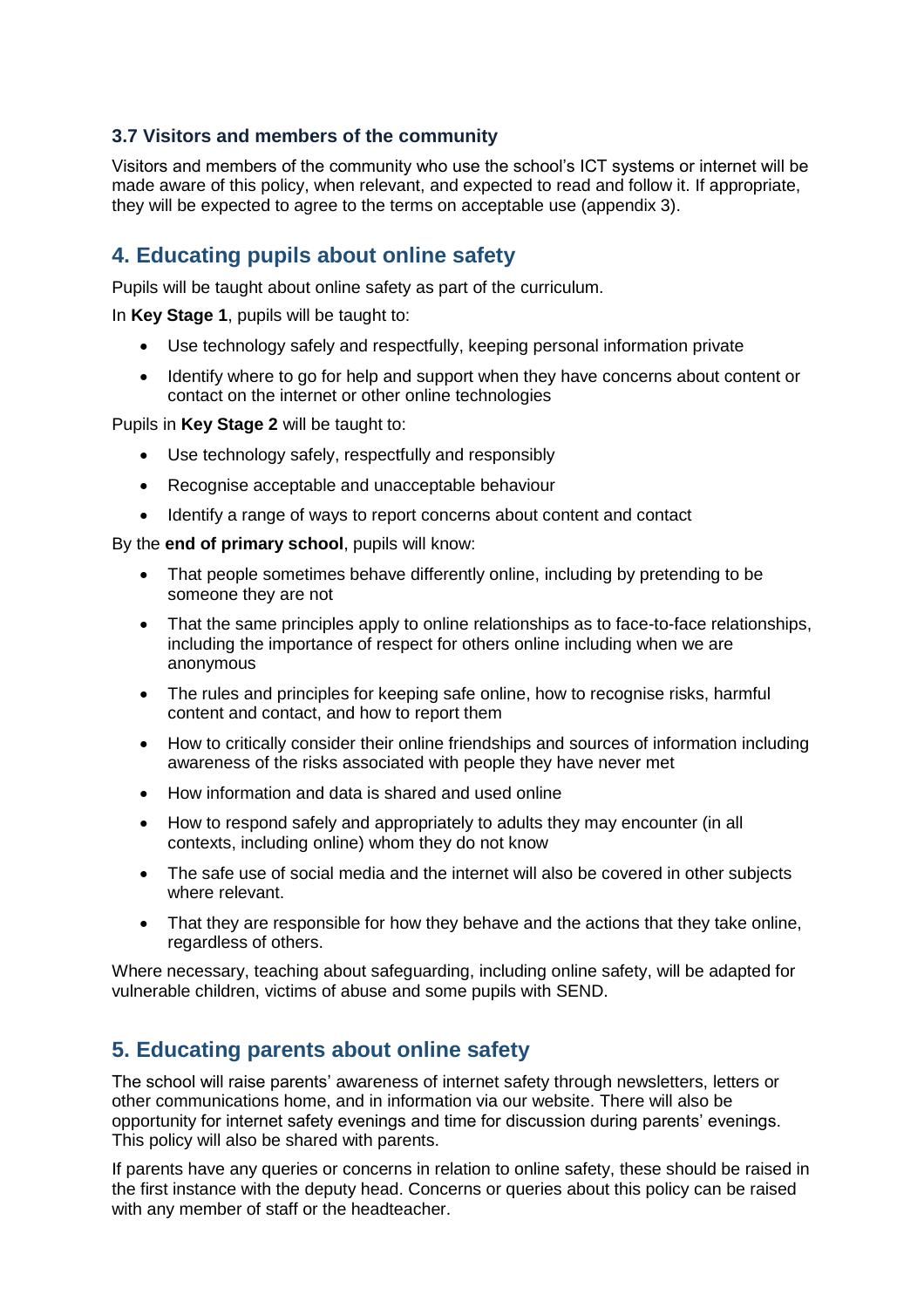## <span id="page-5-0"></span>**6. Cyber-bullying**

## **6.1 Definition**

Cyber-bullying takes place online, such as through social networking sites, messaging apps or gaming sites. Like other forms of bullying, it is the repetitive, intentional harming of one person or group by another person or group, where the relationship involves an imbalance of power. (See also the school behaviour policy.) We define bullying using the acronym STOP, which stands for **S**everal **T**imes **O**n **P**urpose.

## **6.2 Preventing and addressing cyber-bullying**

To help prevent cyber-bullying, we will ensure that pupils understand what it is and what to do if they become aware of it happening to them or others. We will ensure that pupils know how they can report any incidents and are encouraged to do so, including where they are a witness rather than the victim.

The school will actively discuss cyber-bullying with pupils, explaining the reasons why it occurs, the forms it may take and what the consequences can be. Teachers will discuss cyber-bullying with their classes as part of their PSHE and Computing lessons.

All staff, governors and volunteers (where appropriate) receive training on cyber-bullying, its impact and ways to support pupils, as part of safeguarding training (see section 11 for more detail).

The school also sends information/leaflets on cyber-bullying to parents so that they are aware of the signs, how to report it and how they can support children who may be affected.

In relation to a specific incident of cyber-bullying, the school will follow the processes set out in the school behaviour policy. Where illegal, inappropriate or harmful material has been spread among pupils, the school will use all reasonable endeavours to ensure the incident is contained.

The DSL will consider whether the incident should be reported to the police if it involves illegal material, and will work with external services if it is deemed necessary to do so.

### **6.3 Examining electronic devices**

School staff have the specific power under the Education and Inspections Act 2006 (which has been increased by the Education Act 2011) to search for and, if necessary, delete inappropriate images or files on pupils' electronic devices, including mobile phones, iPads and other tablet devices, where they believe there is a 'good reason' to do so.

When deciding whether there is a good reason to examine or erase data or files on an electronic device, staff must reasonably suspect that the data or file in question has been, or could be, used to:

- Cause harm, and/or
- Disrupt teaching, and/or
- Break any of the school rules

If inappropriate material is found on the device, it is up to the staff member in conjunction with the DSL or other member of the senior leadership team to decide whether they should:

- Delete that material, or
- Retain it as evidence (of a criminal offence or a breach of school discipline), and/or
- Report it to the police (Staff may also confiscate devices for evidence to hand to the police, if a pupil discloses that they are being abused and that this abuse includes an online element.)

Any searching of pupils will be carried out in line with: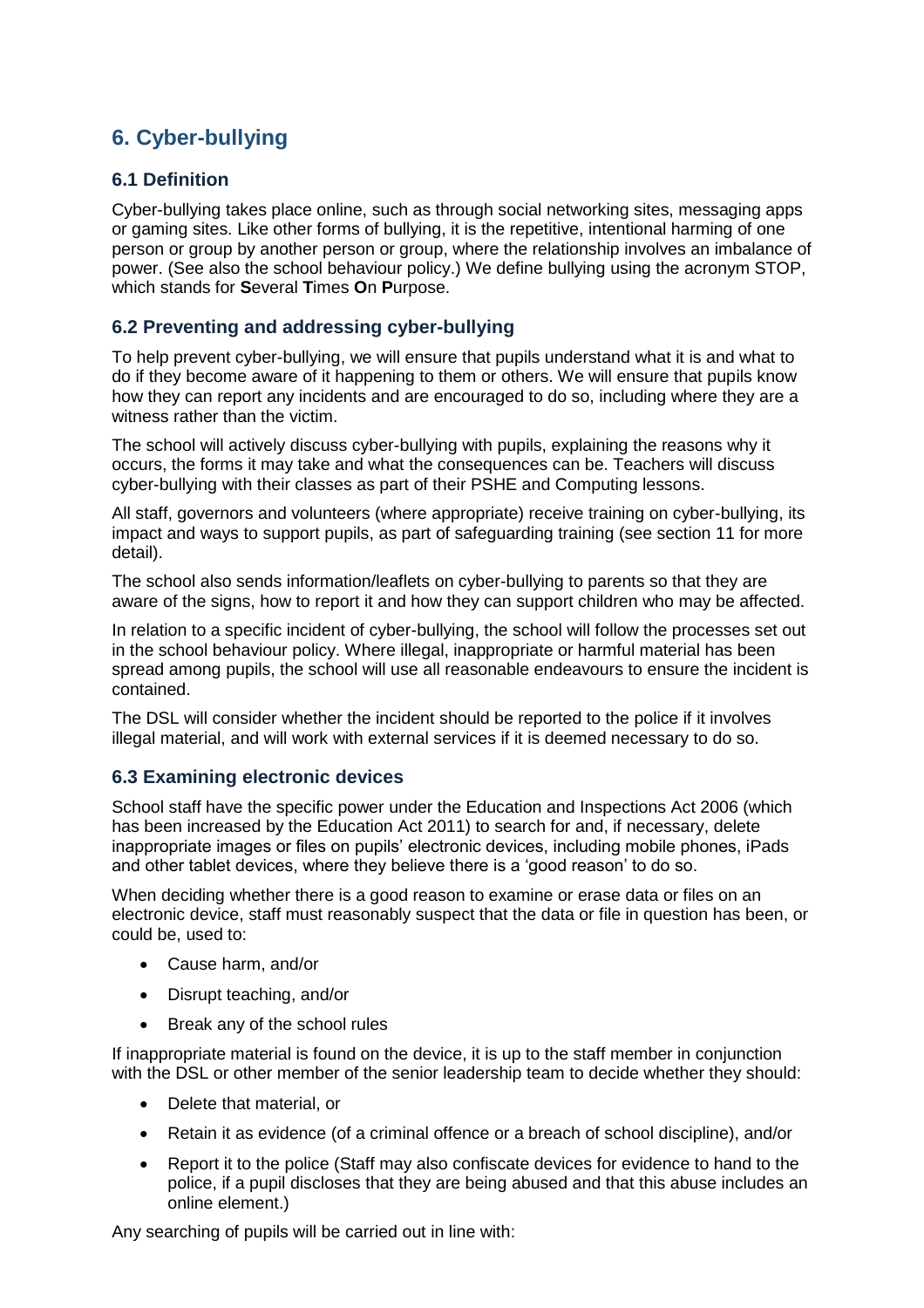- The DfE's latest guidance on [screening, searching and confiscation](https://www.gov.uk/government/publications/searching-screening-and-confiscation)
- UKCIS guidance on [sharing nudes and semi-nudes: advice for education settings](https://www.gov.uk/government/publications/sharing-nudes-and-semi-nudes-advice-for-education-settings-working-with-children-and-young-people)  [working with children and young people](https://www.gov.uk/government/publications/sharing-nudes-and-semi-nudes-advice-for-education-settings-working-with-children-and-young-people)
- The school's COVID-19 risk assessment

Any complaints about searching for or deleting inappropriate images or files on pupils' electronic devices will be dealt with through the school complaints procedure.

## <span id="page-6-0"></span>**7. Acceptable use of the internet in school**

## **7.1 Acceptable Use Agreements**

All pupils, parents, staff, volunteers and governors are expected to sign an agreement regarding the acceptable use of the school's ICT systems and the internet (appendices 1-3). Visitors will be expected to read and agree to the school's terms on acceptable use if relevant.

Use of the school's internet must be for educational purposes only, or for the purpose of fulfilling the duties of an individual's role, as set out in more detail below. More information is set out in the acceptable use agreements in appendices 1, 2 and 3.

We will monitor the internet useage by pupils, staff, volunteers, governors and visitors (where relevant) to ensure they comply with the below.

## **7.2 Email**

Staff and governors should use a school email account for all official communication to ensure everyone is protected through the traceability of communication. Under no circumstances should staff contact pupils, parents or conduct any school business using a personal email address. Pupils may only use school approved accounts on the school system and only for educational purposes. Where required parent/carer permission will be obtained for the account to exist. For advice on emailing, sharing personal or confidential information or the need to gain parent permission refer to the policy for GDPR. Emails created or received as part of any school role will be subject to disclosure in response to a request for information under the Freedom of Information Act 2000.

Staff, governors and pupils should not open emails or attachments from suspect sources and should report their receipt to the office or senior leadership team.

Users must not send emails which are offensive, embarrassing or upsetting to anyone (i.e. cyberbullying).

### **7.3 Visiting websites and downloading**

Staff will:

- Preview sites, software and apps before their use in school or before recommending them to pupils.
- Consult with the Data Protection overseers with details of the site/service, before using any online service that requires user accounts to be created or the sharing of any personal data.
- Suggest specific websites, previously checked by the teacher, if internet research is set for homework.
- Only use pre-approved systems if creating blogs, wikis or other online areas in order to communicate with pupils/ families.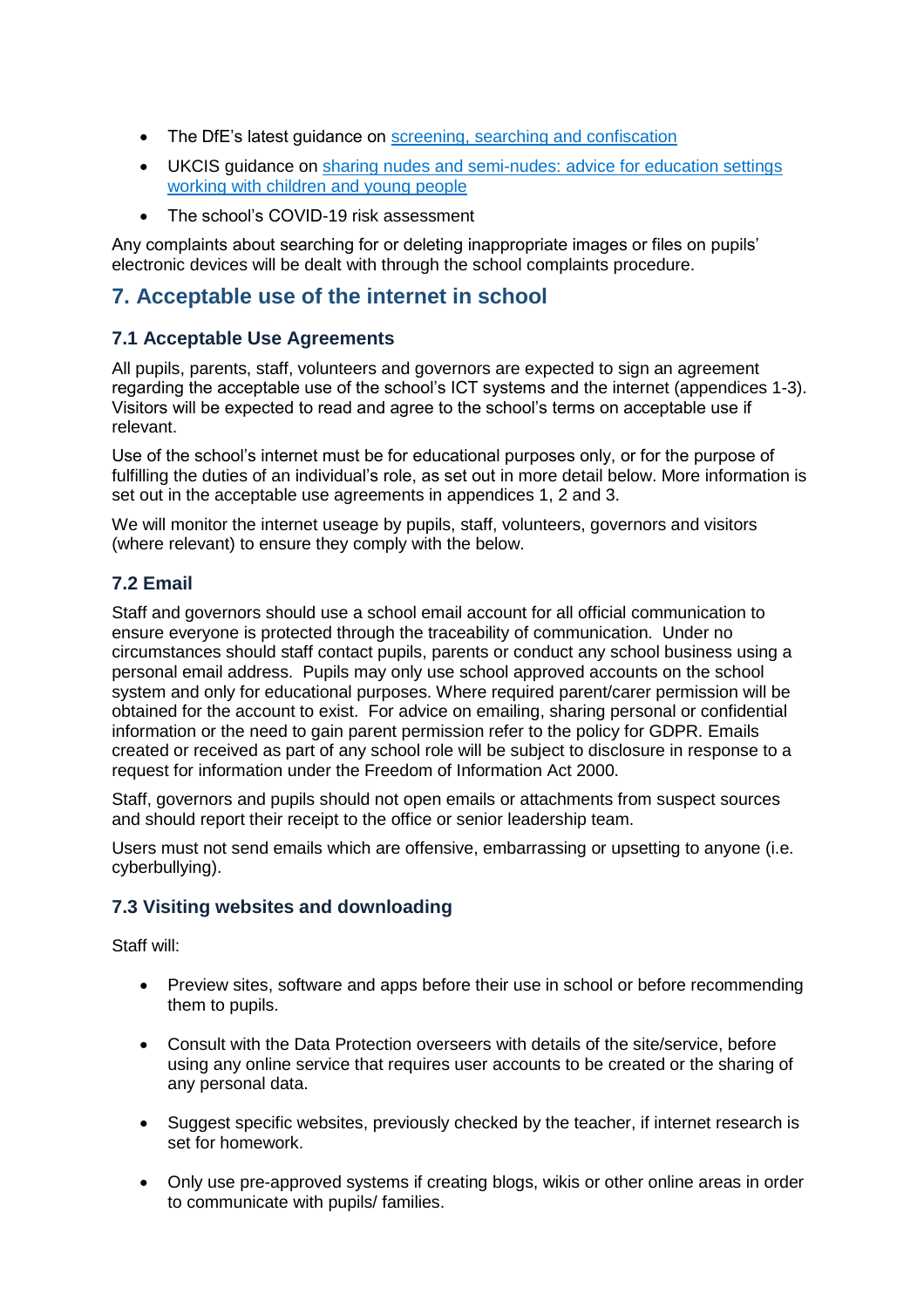Ensure that when working with pupils, searching for images should be done through Google Safe Search, Google Advanced Search or a similar application that provides greater safety than a standard search engine.

All users must not:

- Visit internet sites, make, post, download, upload or pass on, material, remarks, proposals or comments that contain or relate to:
	- $\circ$  Indecent images of children actually or apparently under the age of 18 or images of child abuse (i.e. images of children, digital or cartoons, involved in sexual activity or posed to be sexually provocative)
	- o Indecent images of vulnerable people over the age of 18 (i.e. images of vulnerable people, digital or cartoons involved in sexual activity or posed to be sexually provocative)
	- o Adult material that breaches the Obscene Publications Act in the UK
	- o Promoting discrimination of any kind in relation to the protected characteristics: gender identity and reassignment, gender/sex, pregnancy and maternity, race, religion, sexual orientation, age and marital status
	- o Promoting hatred against any individual or group from the protected characteristics above
	- $\circ$  Promoting illegal acts including physical or sexual abuse of children or adults, violence, bomb making, drug and alcohol abuse and software piracy
	- o Any material that may bring the school or any individual within it into disrepute e.g. promotion of violence, gambling, libel and disrespect

The school recognises that in certain planned curricular activities, access to controversial and/or offensive online content may be beneficial for educational use. In such circumstances, there is an expectation that access is pre-planned, risk assessed and recorded, and permission given by the Head or Deputy Head.

### **7.4 Images and videos**

Photographs and videos provide valuable evidence of pupils' achievement and progress in a variety of contexts and can be used to celebrate the work of the school. In line with GDPR they are used only with the written consent of parents/carers, which is secured in the first instance on a child's entry to the school. Records are kept on file and consent can be changed by parents/carers at any time. (See GDPR policy for greater clarification).

Photographs and images of pupils are only stored on the school's agreed secure networks which include some cloud based services. Rights of access to stored images are restricted to a limited range of staff. Staff and pupils may have temporary access to photographs taken during a class session, but these will be transferred/deleted promptly.

Parents/carers should note that there may be some children who are at risk and must not have their image put online and others who do not want their image online. For these reasons parents/carers must follow the school's Acceptable Use Agreement and refrain from taking or posting online photographs of any member of the school community, other than their own child/ren.

Staff and other professionals working with pupils, must only use school equipment to record images of pupils whether on or off site. See also GDPR policy. Permission to use images of all staff who work at the school is sought on induction and a written record is located in the personnel file.

### **7.5 Use of personal devices (including phones)**

### **7.5.1 Staff and other adults**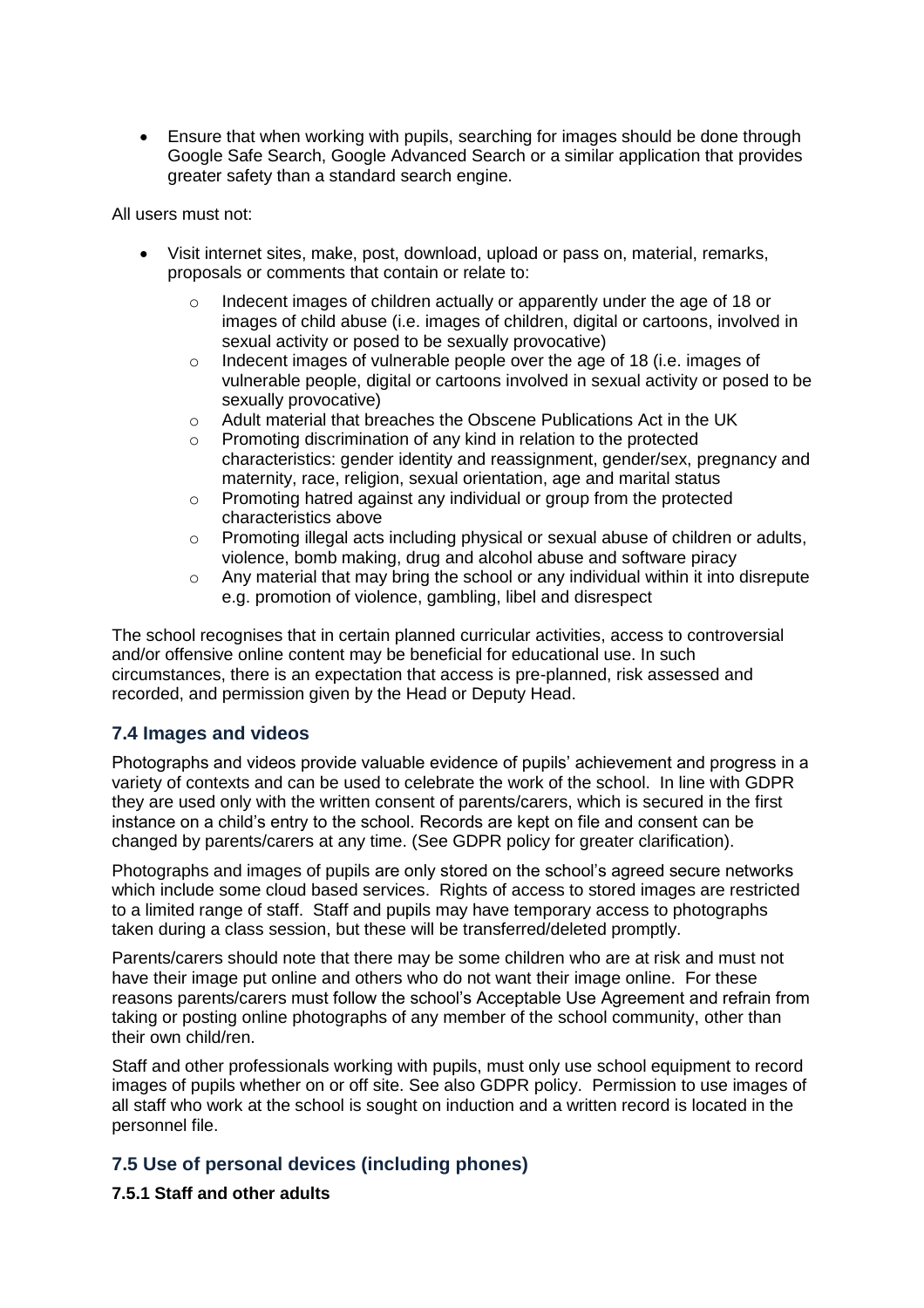The school allows staff, including temporary and peripatetic staff, and visitors to use personal mobile phones and devices only in designated areas, during their breaks, and never in the presence of pupils Under no circumstance does the school allow a member of staff to contact a pupil or parent/carer using their personal device. Personal mobiles must never be used to access school emails and data. Personal devices should never be used to discuss school business. Staff may wear smart watches or exercise trackers but these should not be linked to any messages from their phone that may 'flash up' on screen.

Parents/carers may only use personal mobile phones and devices in designated areas unless otherwise informed, e.g. for specific events and activities. Under no circumstance should images be taken at any time on school premises or on off-site school events and activities of anyone other than their own child, unless there is a pre-specified permission from the Head teacher. When a parent/carer is on school premises but not in a designated area, their phone/s must be on silent and out of sight.

All users bringing personal devices into school must ensure there is no inappropriate or illegal content on the device.

The school is not responsible for the loss, damage or theft on school premises of any personal mobile device.

#### **7.5.2 Pupils**

Pupils in Upper Key Stage 2 may bring mobile devices into school but they are not permitted to use them during the school day. The phones must be switched off on arrival and stored by the class teacher. Pupils may wear smart watches or exercise trackers to school, but these must not be linked to their personal devices or have online access. The school is not responsible for the loss, damage or theft on school premises of any personal device.

Any breach of the acceptable use agreement by a pupil may trigger disciplinary action in line with the school behaviour policy, which may result in the confiscation of their device.

## <span id="page-8-0"></span>**8. Staff using work devices outside school**

All staff members will take appropriate steps to ensure their work devices remain secure. This includes, but is not limited to:

- Keeping the device password-protected strong passwords are at least 8 characters, with a combination of upper and lower-case letters, numbers and special characters (e.g. asterisk or currency symbol). Passwords must not be shared with other users and should be updated every 90 days.
- Ensuring their hard drive is encrypted this means if the device is lost or stolen, no one can access the files stored on the hard drive by attaching it to a new device
- Making sure the device locks if left inactive for a period of time
- Not sharing the device among family or friends
- Installing anti-virus and anti-spyware software
- Keeping operating systems up to date always install the latest updates

Staff members must not use the device in any way which would violate the school's terms of acceptable use, as set out in appendix 3.

Work devices must be used solely for work activities.

If staff have any concerns over the security of their device, they must seek advice from the ICT support service.

## <span id="page-8-1"></span>**9. How the school will respond to issues of misuse**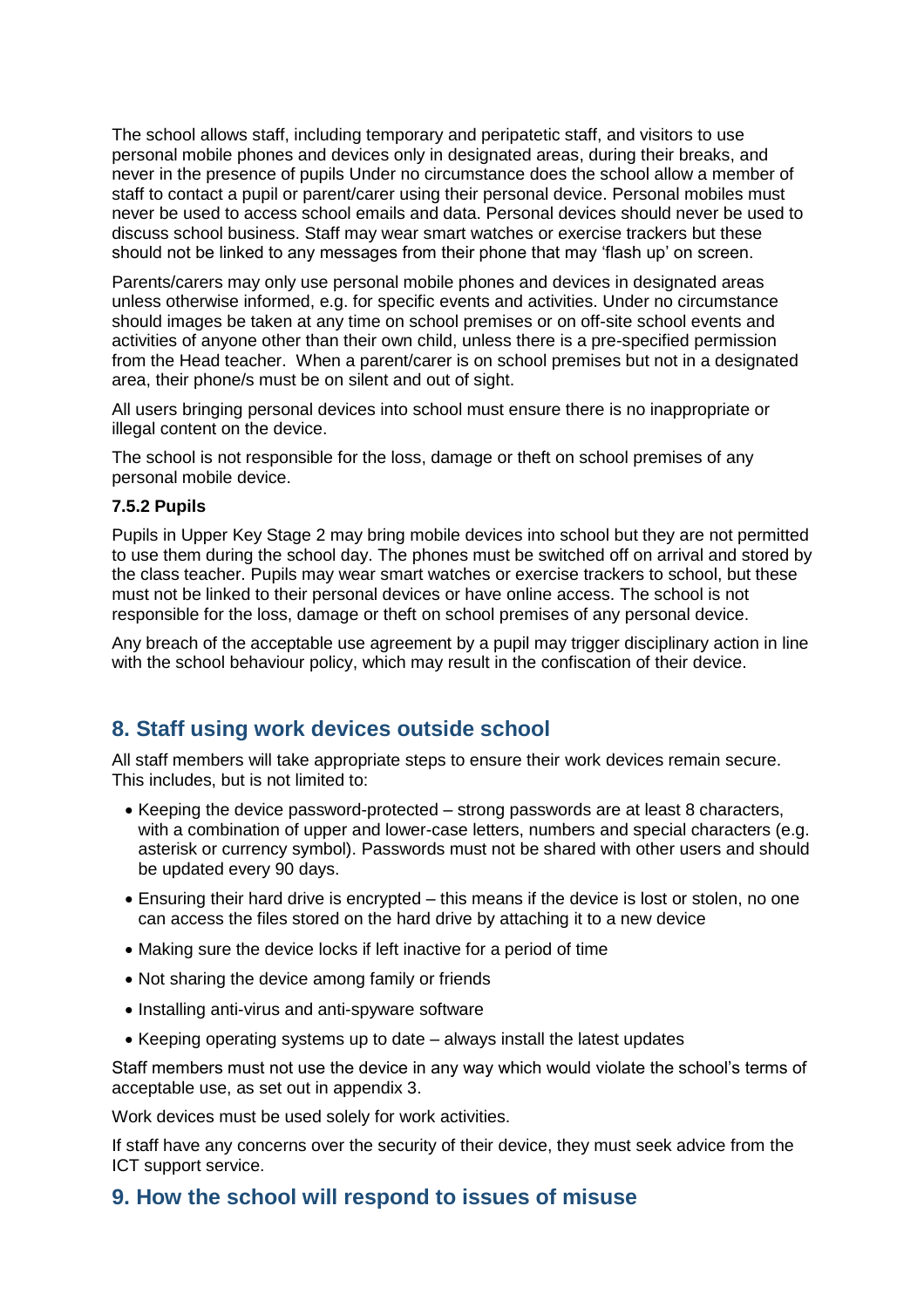Where a pupil misuses the school's ICT systems or internet, we will follow the procedures set out in our behaviour policy. The action taken will depend on the individual circumstances, nature and seriousness of the specific incident, and will be proportionate.

Where a staff member misuses the school's ICT systems or the internet, or misuses a personal device where the action constitutes misconduct, the matter will be dealt with in accordance with the staff code of conduct. The action taken will depend on the individual circumstances, nature and seriousness of the specific incident.

The school will consider whether incidents which involve illegal activity or content, or otherwise serious incidents, should be reported to the police.

## <span id="page-9-0"></span>**10. Training**

All new staff members will receive training, as part of their induction, on safe internet use and online safeguarding issues including cyber-bullying and the risks of online radicalisation.

All staff members will receive refresher training at least once each academic year as part of safeguarding training, as well as relevant updates as required (for example through emails, e-bulletins and staff meetings).

By way of this training, all staff will be made aware that:

- Technology is a significant component in many safeguarding and wellbeing issues, and that children are at risk of online abuse
- Children can abuse their peers online through:
	- o Abusive, harassing, and misogynistic messages
	- o Non-consensual sharing of indecent nude and semi-nude images and/or videos, especially around chat groups
	- o Sharing of abusive images and pornography, to those who don't want to receive such content
- Physical abuse, sexual violence and initiation/hazing type violence can all contain an online element

Training will also help staff:

- develop better awareness to assist in spotting the signs and symptoms of online abuse
- develop the ability to ensure pupils can recognise dangers and risks in online activity and can weigh the risks up
- develop the ability to influence pupils to make the healthiest long-term choices and keep them safe from harm in the short term

The DSL and deputies will undertake child protection and safeguarding training, which will include online safety, at least every 2 years. They will also update their knowledge and skills on the subject of online safety at regular intervals, and at least annually.

Governors will receive training on safe internet use and online safeguarding issues as part of their safeguarding training.

Volunteers will receive appropriate training and updates, if applicable.

More information about safeguarding training is set out in our child protection and safeguarding policy.

## <span id="page-9-1"></span>**11. Monitoring arrangements**

All staff log behaviour and safeguarding issues related to online safety through myconcern, which the DSLs monitor.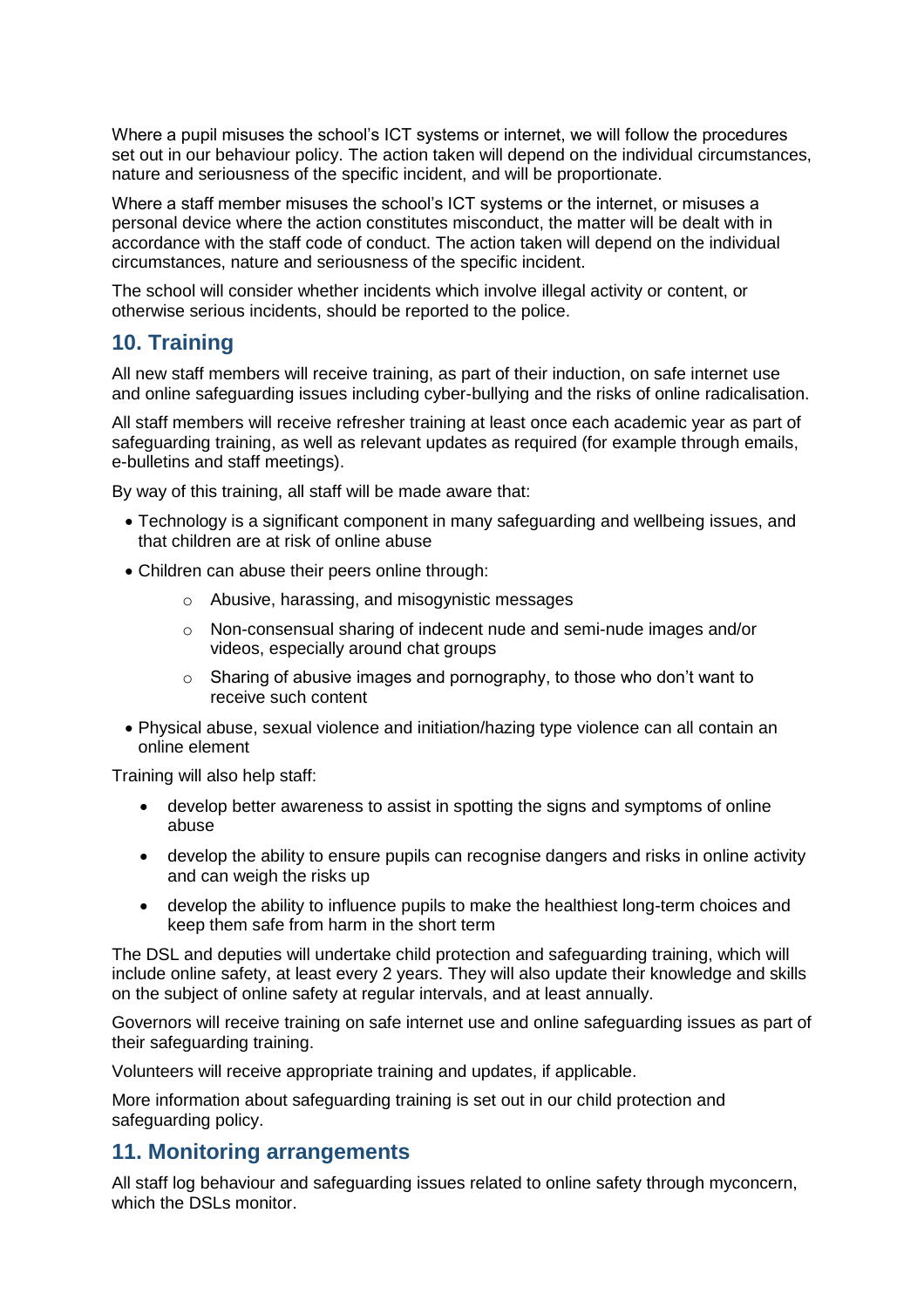This policy will be reviewed every two years by the Deputy Head. At every review, the policy will be shared with the governing board.

## <span id="page-10-0"></span>**12. Links with other policies**

This online safety policy is linked to our:

Child protection and safeguarding policy

Behaviour policy

Data protection policy and privacy notices

Complaints procedure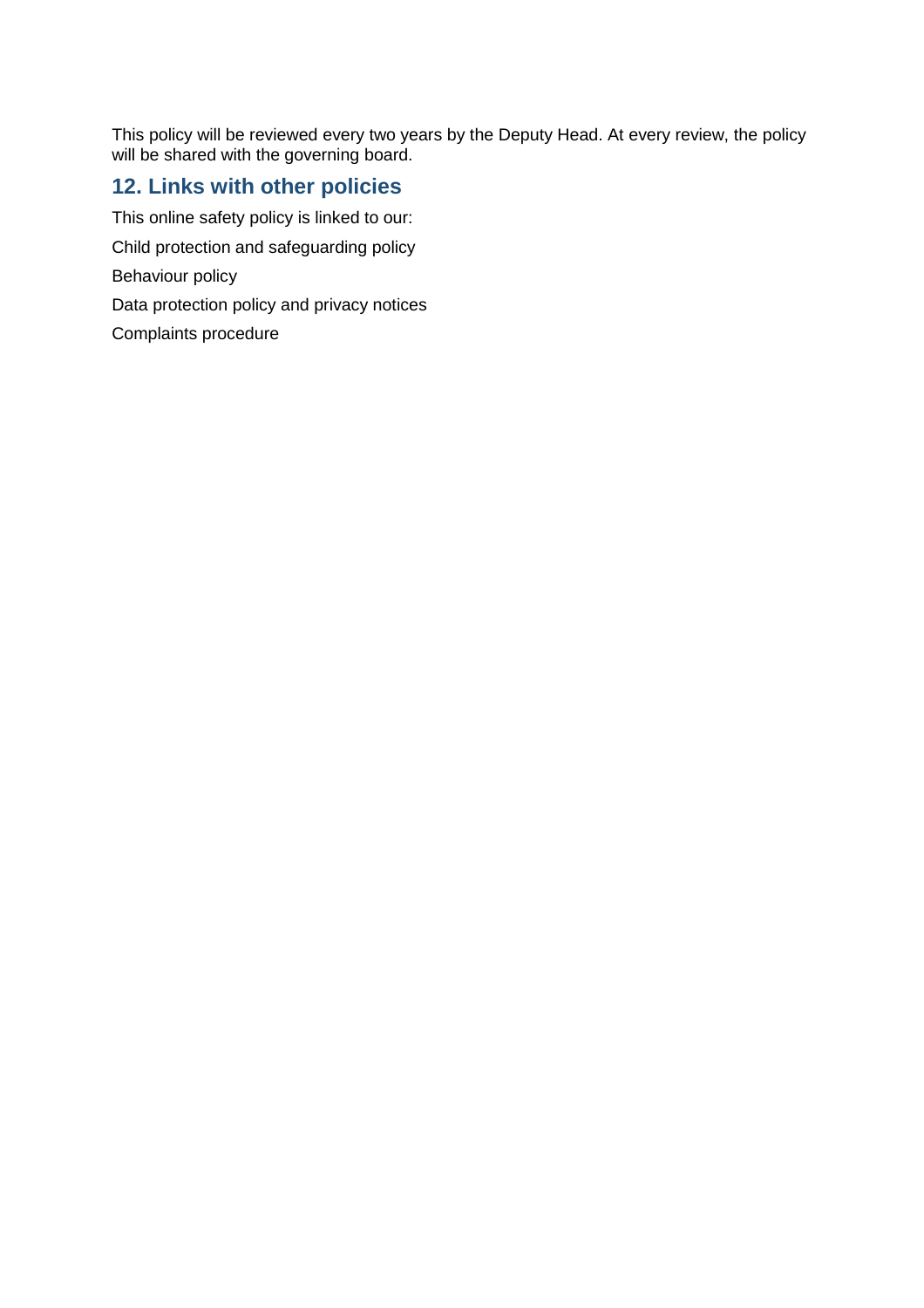## <span id="page-11-0"></span>**Appendix 1 EYFS and KS1 acceptable use agreement for pupils and parents/carers**

### **EYFS and KS1 acceptable use agreement**

Dear Parents/Carers,

The online world has become an important part of learning and life and we want all children to be safe and responsible when using any IT. Therefore, it is essential that children are aware of online risk, know how to stay safe and know where to go to report problems or to get help.

Please read through these online safety rules with your child/ren and talk with them to ensure they understand their importance and what it means for them (and for you). When you have done this, you both need to sign this agreement to say that you agree to follow the rules.

Please return the signed sections of this form which will be kept on record at the school.

#### ACCEPTABLE USE OF THE SCHOOL'S ICT SYSTEMS AND INTERNET: AGREEMENT FOR PUPILS AND PARENTS/CARERS

#### **Name of pupil:**

**When I use the school's ICT systems (like computers) and get onto the internet in school I will:**

- Ask a teacher or adult if I can do so before using them
- Only use websites that a teacher or adult has told me or allowed me to use
- Tell my teacher immediately if:
	- o I click on a website by mistake
	- o I receive messages from people I don't know
	- o I find anything that may upset or harm me or my friends
- Use school computers for school work only
- I will be kind to others and not upset or be rude to them
- Look after the school ICT equipment and tell a teacher straight away if something is broken or not working properly
- Only use the username and password I have been given
- Try my hardest to remember my username and password
- Never share my password with anyone, including my friends.
- Never give my personal information (my name, address or telephone numbers) to anyone without the permission of my teacher or parent/carer
- Never share personal information (usernames, phone numbers etc) of my friends without their permission
- Save my work on the school network
- Check with my teacher before I print anything
- Log off or shut down a computer when I have finished using it

**I agree that the school will monitor the websites I visit and that there will be consequences if I don't follow the rules.**

| Signed (pupil): | Date: |
|-----------------|-------|
|                 |       |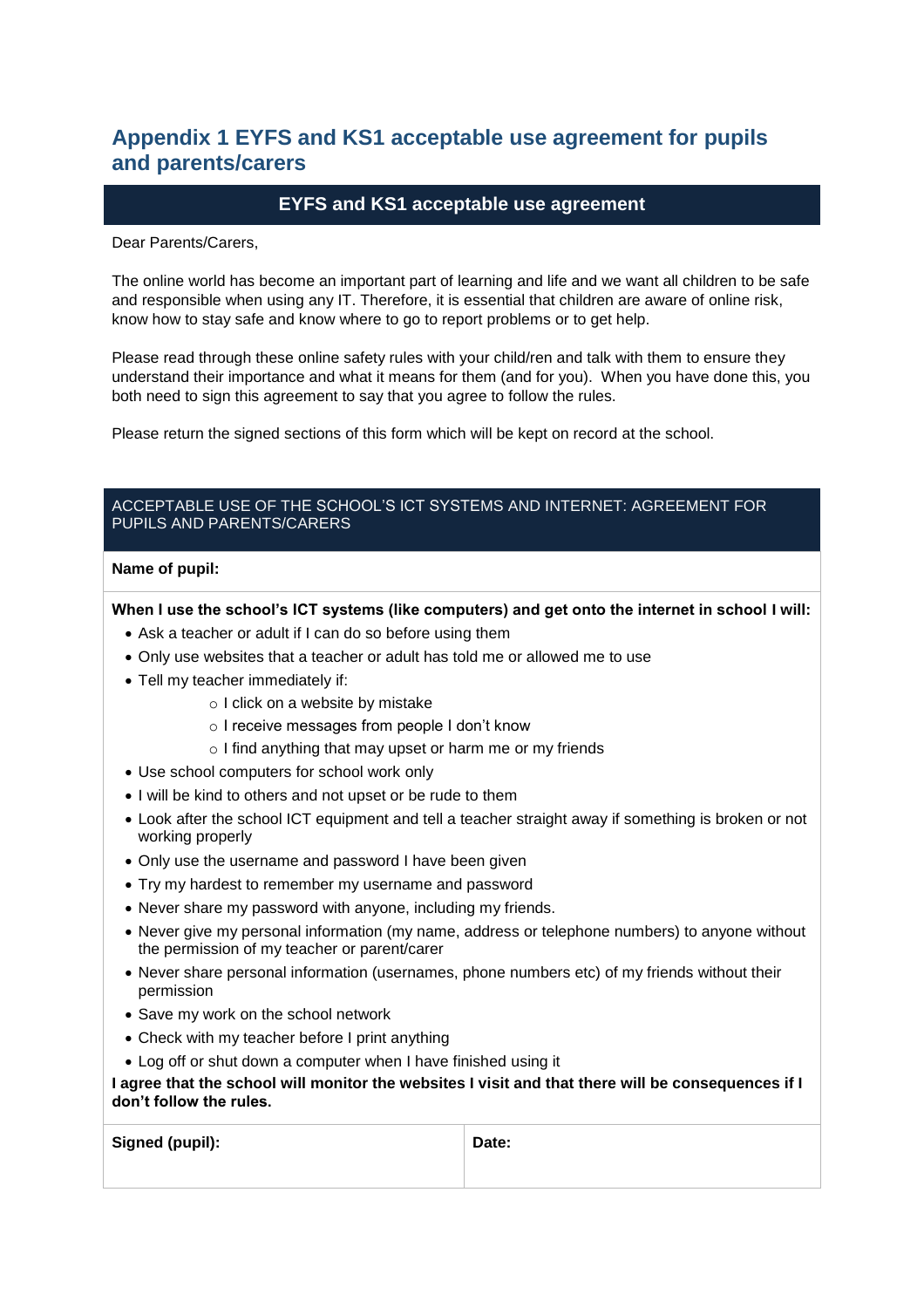#### **Parent/carer agreement**:

I/we have discussed this agreement, which highlights the associated risks when accessing the internet, mobile and digital technologies, with our child/ren. I/we agree to support them in following the terms of this agreement.

I/we also agree not to share school related information or images online or post material that may bring the school or any individual within it into disrepute.

(Rather than posting negative material online, any parent, distressed or concerned about an aspect of school should make immediate contact with a member of staff. Negative postings about the school would impact on the reputation of the whole school community. Parents are encouraged to report breaches so that we can protect the reputation of the school, staff, pupils and parents).

I/we also agree only to use personal mobile phones and devices in designated areas of the school unless otherwise informed, e.g. for specific events and activities. I/we understand that under no circumstance should images be taken at any time on school premises of anyone other than our own child/ren, unless there is a pre-specified agreement. I/we understand that when on school premises, but not in a designated area where phones can be used, they must be switched off and out of sight.

| Signed (parent/carer): | Date: |
|------------------------|-------|
|                        |       |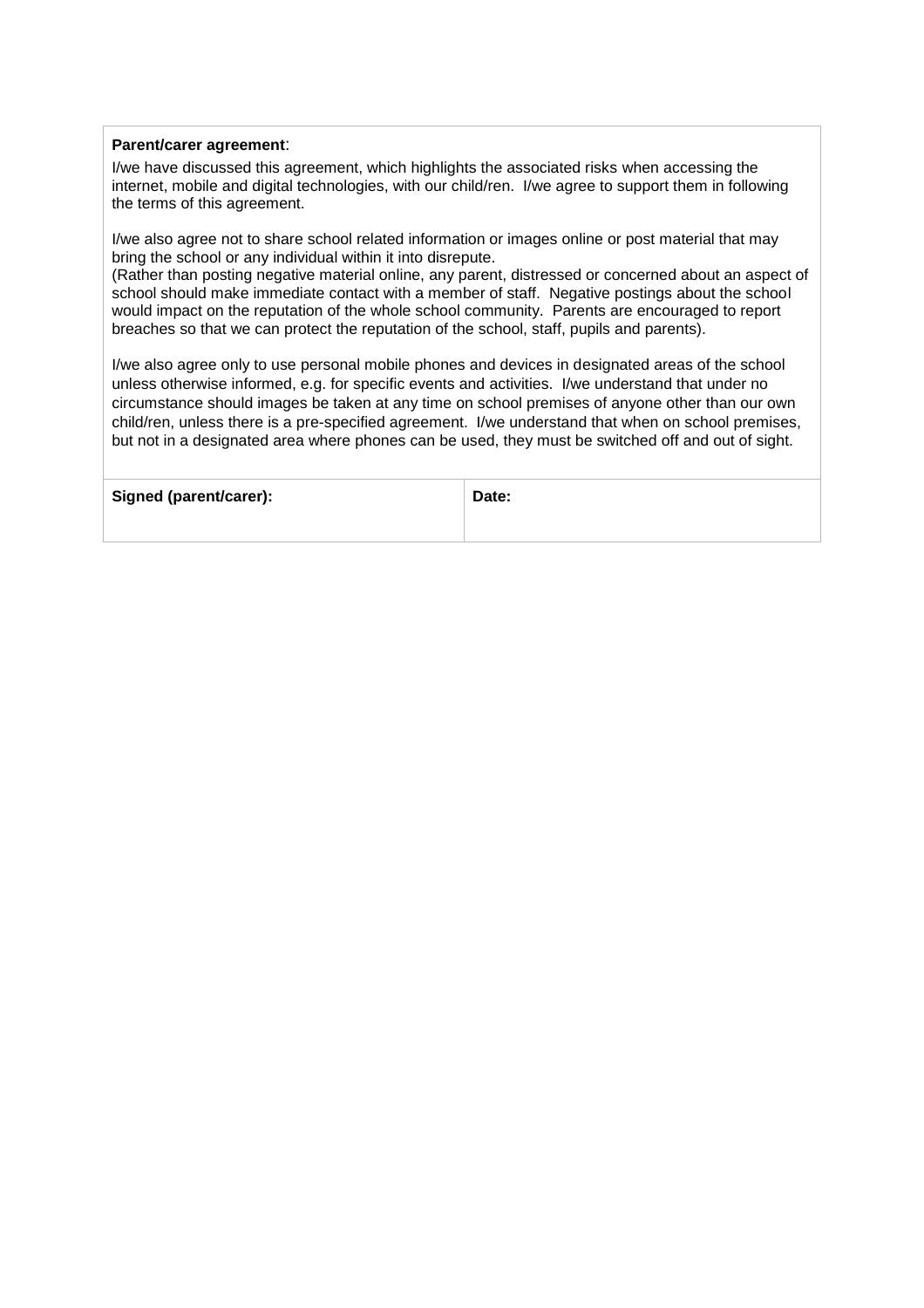## <span id="page-13-0"></span>**Appendix 2: KS2 acceptable use agreement for pupils and parents/carers**

#### **KS2 acceptable use agreement**

Dear Parents/Carers,

The online world has become an important part of learning and life and we want all children to be safe and responsible when using any IT. Therefore, it is essential that children are aware of online risk, know how to stay safe and know where to go to report problems or to get help.

Please read through these online safety rules with your child/ren and talk with them to ensure they understand their importance and what it means for them (and for you). When you have done this, you both need to sign this agreement to say that you agree to follow the rules.

Please return the signed sections of this form which will be kept on record at the school.

#### ACCEPTABLE USE OF THE SCHOOL'S ICT SYSTEMS AND INTERNET: AGREEMENT FOR PUPILS AND PARENTS/CARERS

#### **Name of pupil:**

**I will read and follow the rules in the acceptable use agreement policy**

#### **When I use the school's ICT systems (like computers) and get onto the internet in school I will:**

- Always use the school's ICT systems and the internet responsibly and for educational purposes only
- Promote the school values in how I behave online, showing respect towards all
- Only use them when a teacher is present, or with a teacher's permission
- Keep my username and passwords safe and not share these with others
- Keep my private information safe at all times and not give my name, address or telephone number to anyone without the permission of my teacher or parent/carer
- Never share personal information (usernames, phone numbers etc) of my friends without their permission
- Tell a teacher (or sensible adult) immediately if I find any material which might upset, distress or harm me or others
- Always log off or shut down a computer when I'm finished working on it

#### **I will not:**

- Access any inappropriate websites including: social networking sites, chat rooms and gaming sites unless my teacher has expressly allowed this as part of a learning activity
- Open any attachments in emails, or follow any links in emails, without first checking with a teacher
- Use any inappropriate language when communicating online
- Upload any photos or videos of myself or others without adults' permission
- Log in to the school's network using someone else's details
- Arrange to meet anyone offline without first consulting my parent/carer, or without adult supervision
- Lie about my age in order to access games, apps or social networks that are for older people
- **If I bring a personal mobile phone or other personal electronic device into school:**
	- I will not use it during the school day, without a teacher's permission
	- I will switch it off and give it to my teacher on arrival to school
	- I will not use it to take photos while on the school site Other devices connected to the internet: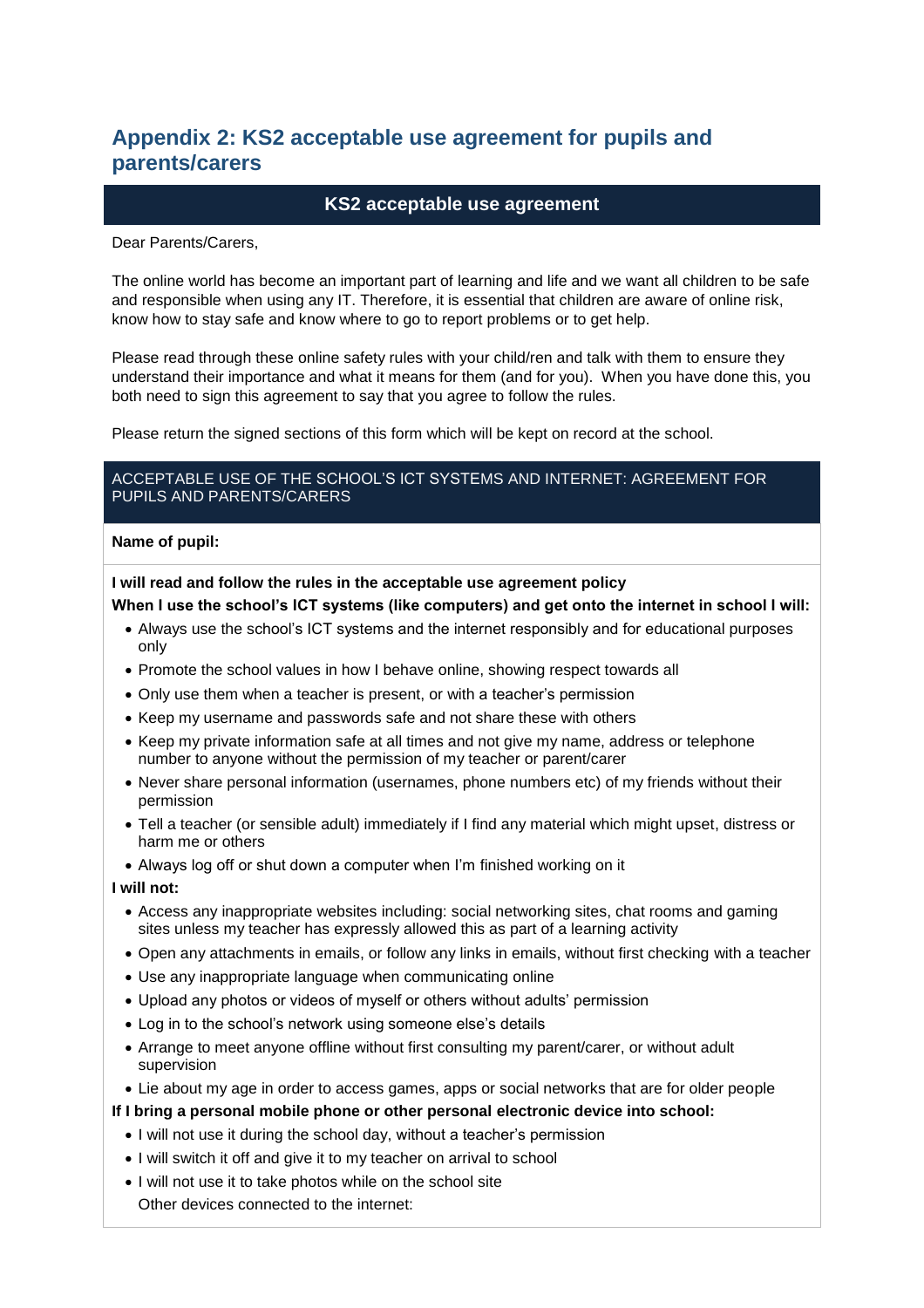- I will not use any devices connected to the internet (smart watches) throughout the school day
- I understand that if I break these rules, my device will be confiscated.

#### **I agree that the school will monitor the websites I visit and that there will be consequences if I don't follow the rules.**

| Signed (pupil): | Date: |
|-----------------|-------|
|                 |       |

#### **Parent/carer agreement**:

I/we have discussed this agreement, which highlights the associated risks when accessing the internet, mobile and digital technologies, with our child/ren. I/we agree to support them in following the terms of this agreement.

I/we also agree not to share school related information or images online or post material that may bring the school or any individual within it into disrepute.

(Rather than posting negative material online, any parent, distressed or concerned about an aspect of school should make immediate contact with a member of staff. Negative postings about the school would impact on the reputation of the whole school community. Parents are encouraged to report breaches so that we can protect the reputation of the school, staff, pupils and parents).

I/we also agree only to use personal mobile phones and devices in designated areas of the school unless otherwise informed, e.g. for specific events and activities. I/we understand that under no circumstance should images be taken at any time on school premises of anyone other than our own child/ren, unless there is a pre-specified agreement. I/we understand that when on school premises, but not in a designated area where phones can be used, they must be switched off and out of sight.

| <b>Signed (parent/carer):</b> | Date: |
|-------------------------------|-------|
|                               |       |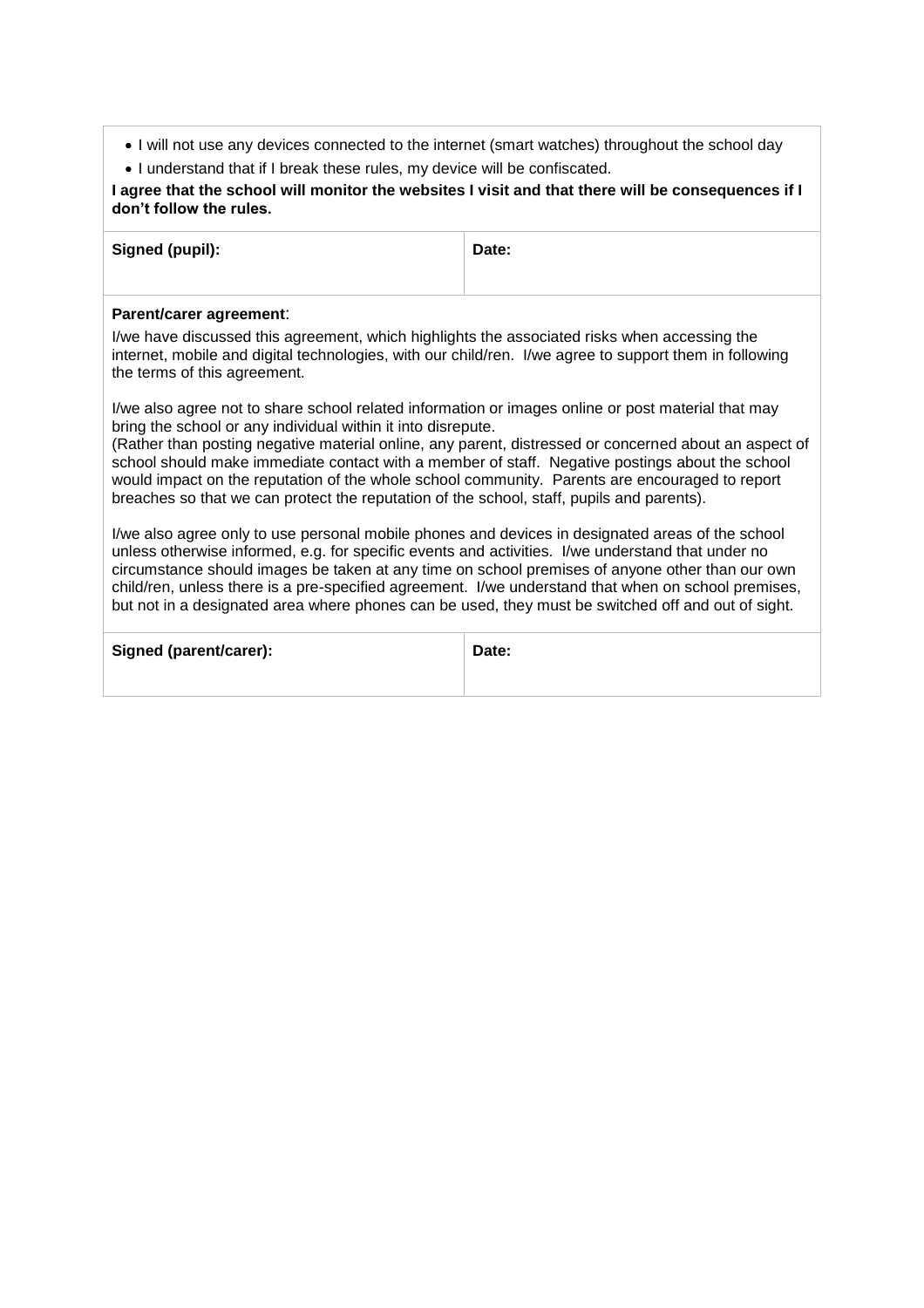## <span id="page-15-0"></span>**Appendix 3: acceptable use agreement for staff, governors, volunteers, contractors and visitors**

#### **Adult acceptable use agreement**

You must read this agreement in conjunction with the online safety policy and the GDPR policy. Once you have read these, you must sign and submit this agreement and it will be kept on record in the school. You should retain your own copy for reference. This forms part of your professional and safeguarding responsibilities.

Internet, mobile and digital technologies are part of our daily working life and this agreement is designed to ensure that all staff and governors are aware of their responsibilities in relation to their use. All staff and governors are expected to adhere to this agreement and to the online safety policy. Any concerns or clarification should be discussed with the head teacher. Breaches will be investigated, recorded and, where appropriate, disciplinary procedures will apply and police involvement will be sought.

#### ACCEPTABLE USE OF THE SCHOOL'S ICT SYSTEMS AND INTERNET: AGREEMENT FOR STAFF, GOVERNORS,VOLUNTEERS AND VISITORS

#### **Name of adult:**

- I will always use the school's ICT systems and internet responsibly, and ensure that pupils in my care do so too.
- I understand that online safety is the responsibility of all staff and governors and I will promote positive online safety messages at all times including when setting homework or providing pastoral support.
- I understand that it is my duty to support a whole school safeguarding approach and will report any inappropriate or concerning behaviour (of other staff, governors, visitors, pupils or parents/carers) to the DSL or Head teacher and log on myconcern.
- I will pre-check for appropriateness all internet sites used in the classroom; this will include the acceptability of other material visible, however briefly, on the site. I will not free-surf the internet in front of pupils.
- If I am using the internet to teach about controversial issues I will secure, on every occasion, approval in advance for the material I plan to use with the Deputy Head or Head teacher.
- I agree that the school will monitor the websites I visit and my use of the school's ICT facilities and systems.

#### **When using the school's ICT systems and accessing the internet in school, or outside school on a work device (if applicable), I will not:**

#### Online conduct

- Access, or attempt to access inappropriate material, including but not limited to: child abuse; pornography; discrimination of any kind; promotion of prejudice against any group; promotion of illegal acts; any other information which may be illegal or offensive. I will report any accidental access to or receipt of inappropriate materials or filtering breach to the Deputy Head or School Business Manager.
- Use the school's ICT systems and access the internet in school, or outside school on a work device, for anything other than educational purposes or for the purpose of fulfilling the duties of my role.
- Use devices in any way which could harm the school's reputation
- Give out my personal contact and online account information such as phone numbers, email